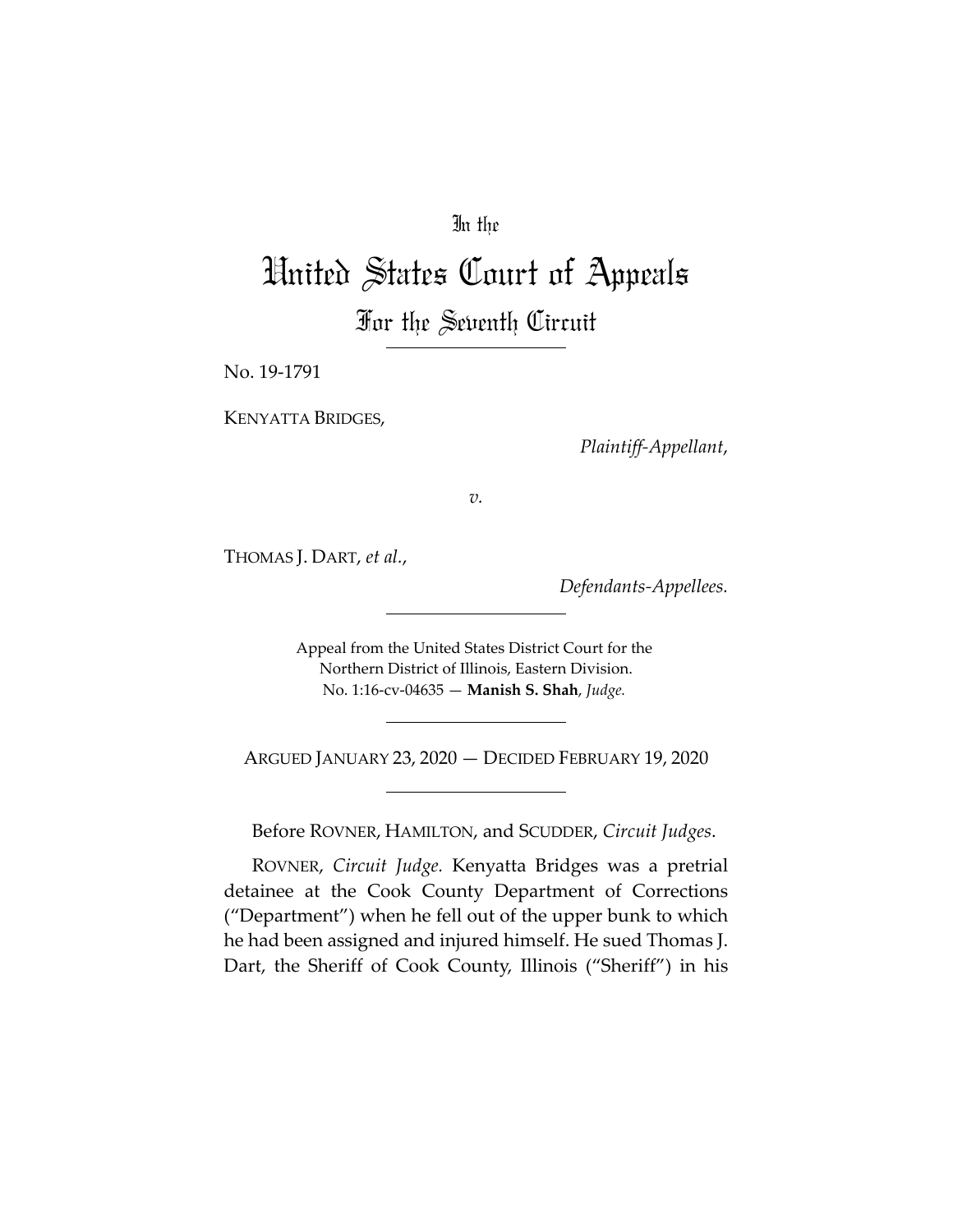official capacity,<sup>1</sup> and Cook County, Illinois ("County"), asserting that the injuries he sustained were caused by the defendants' practice of ignoring medically necessary lower bunk prescriptions. The district court granted summary judgment in favor of the defendants and we affirm.

We review the district court's grant of summary judgment *de novo*, examining the record in the light most favorable to the plaintiff and construing all reasonable inferences from the evidence in his favor. *Anderson v. Liberty Lobby, Inc.*, 477 U.S. 242, 255 (1986); *Lapre v. City of Chicago*, 911 F.3d 424, 430 (7th Cir. 2018). Summary judgment is appropriate when there are no genuine disputes of material fact and the movant is entitled to judgment as a matter of law. Fed.R.Civ.P. 56(a); *Anderson*, 477 U.S. at 247–48; *Lapre*, 911 F.3d at 430.

Bridges entered the Department as a pretrial detainee in February 2014. Cook County Hospital medical records from March 26, 2014 indicated that Bridges had suffered blunt head trauma. The "Patient Care" portion of the record indicated a prescription for a lower bunk: "Alert CCDOC (Order): 3/26/2014 09:36, Lower Bunk, Routine, 26, WEEK, 9/24/2014 09:35." September 24, 2014 was precisely twenty-six weeks after March 26, 2014, and so we may infer that the order for a lower bunk covered the period between March 26 and September 24 of that year. The Sheriff's records showed a correspond-

 $1$  "As long as the government entity receives notice and an opportunity to respond, an official-capacity suit is, in all respects other than name, to be treated as a suit against the entity." *Kentucky v. Graham*, 473 U.S. 159, 166 (1985). In this instance, the suit against the Sheriff in his official capacity is treated as a suit against the County.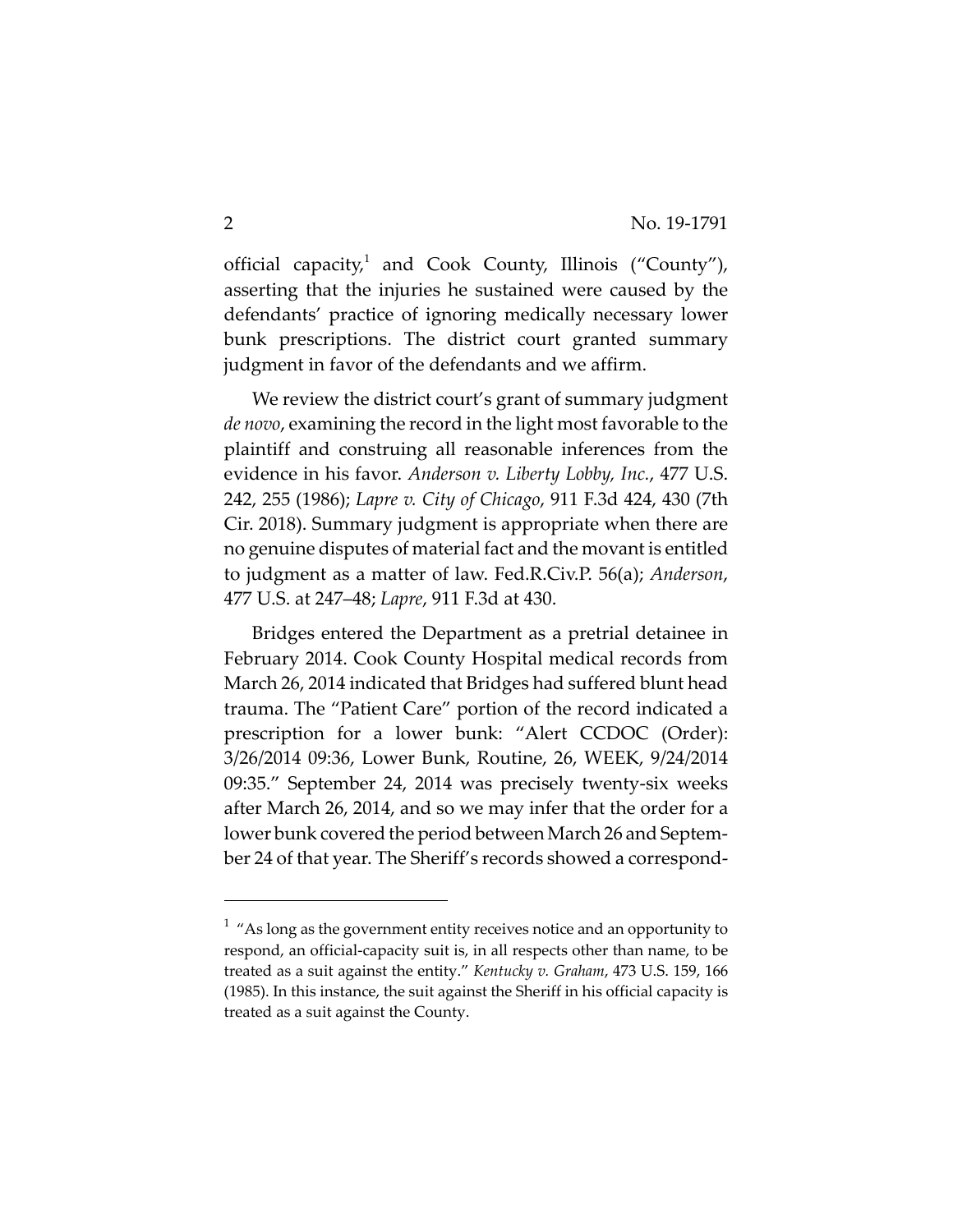ing alert on that same day, noting that Bridges was to be assigned to a lower bunk with an "Alert Start Date" of March 26, 2014 and an "Alert End Date" of September 24, 2014. Despite that alert, Bridges was assigned to a top bunk and on April 24, he fell out of the top bunk and injured himself.

Bridges sued the Sheriff and the County under 42 U.S.C. § 1983, asserting a claim for deliberate indifference to his medical needs.<sup>2</sup> According to Bridges, the defendants had a policy, practice or procedure to ignore medically necessary prescriptions for lower bunk placements. In support of this claim, Bridges cited in his complaint five lawsuits filed by Department detainees who alleged that, between 2005 and 2012, they were injured when using upper bunks after their lower bunk prescriptions were ignored.

In order to hold a government entity such as a municipality or county liable under section 1983, the plaintiff must demonstrate that the government entity (here, a county) itself caused the constitutional violation at issue. *City of Canton, Ohio, v. Harris*, 489 U.S. 378, 385 (1989) (citing *Monell v. Dep't of Social Servs. of the City of New York*, 436 U.S. 658, 694–95 (1978)).

 $^{\text{2}}$  For pretrial detainees asserting due process claims for inadequate medical care, the standard of objective reasonableness, and not deliberate indifference, governs. *McCann v. Ogle County, Ill.*, 909 F.3d 881, 886 (7th Cir. 2018). *See also Miranda v. County of Lake*, 900 F.3d 335, 353–54 (7th Cir. 2018) (pretrial detainees bringing due process medical claims must demonstrate that the defendant acted purposefully, knowingly, or recklessly, and then must show that the defendant's conduct was objectively unreasonable). The district court correctly recognized both that objective reasonableness was the applicable standard, and that Bridges' claim would fail under either the objectively reasonable standard or the deliberate indifference standard.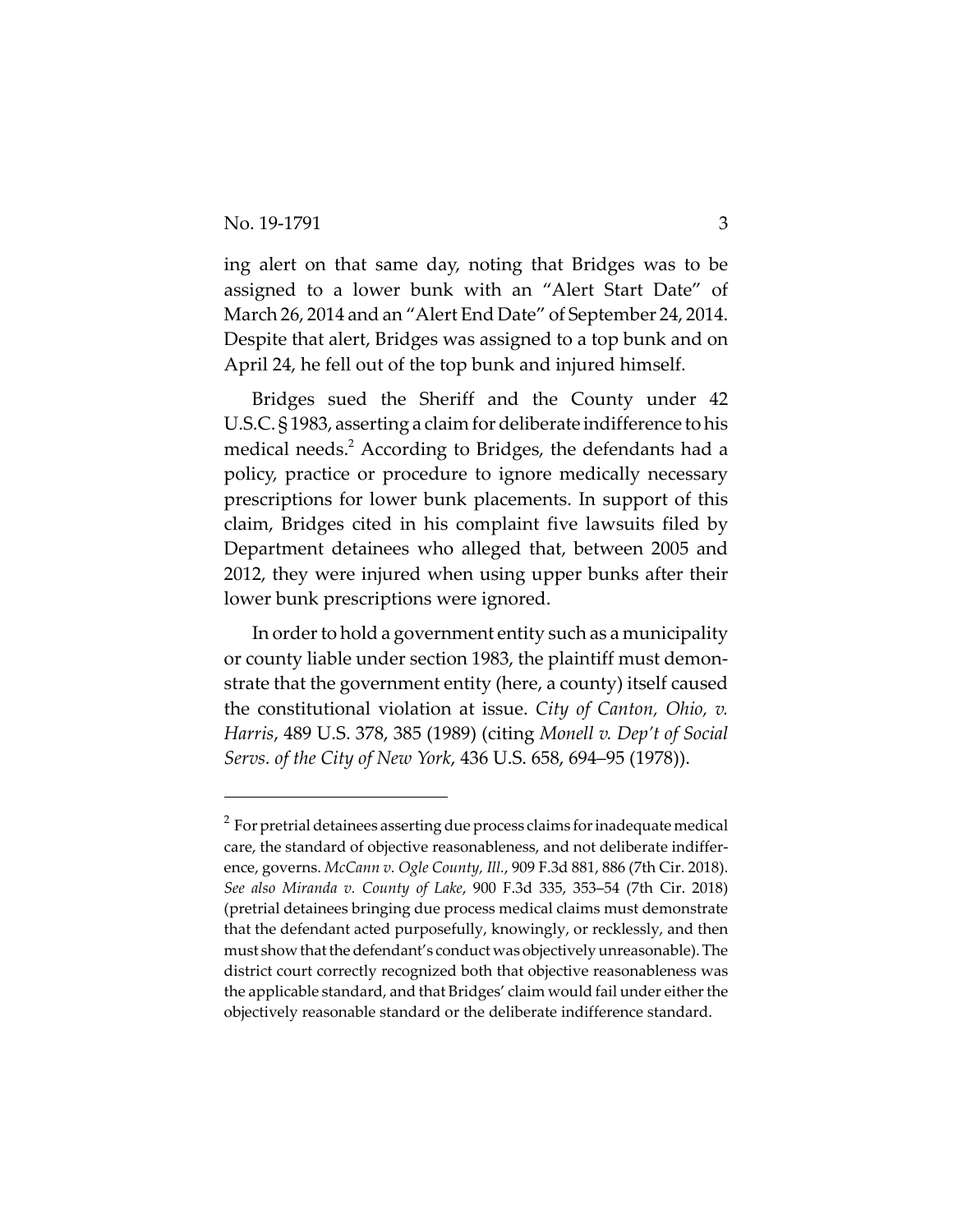[A] local government may not be sued under § 1983 for an injury inflicted solely by its employees or agents. Instead, it is when execution of a government's policy or custom, whether made by its lawmakers or by those whose edicts or acts may fairly be said to represent official policy, inflicts the injury that the government as an entity is responsible under § 1983.

*Monell*, 436 U.S. at 694. A policy or custom need not have received formal approval through official decisionmaking channels. *Monell*, 436 U.S. at 690–91; *Thomas v. Cook County Sheriff's Dep't*, 604 F.3d 293, 303 (7th Cir. 2010). A practice that is widespread and well settled may also result in liability.<sup>3</sup> *Thomas*, 604 F.3d at 303. *See also Connick v. Thompson*, 563 U.S. 51, 61 (2011) ("Official municipal policy includes the decisions of a government's lawmakers, the acts of its policymaking officials, and practices so persistent and widespread as to practically have the force of law."). We have not adopted bright-line rules defining "widespread custom or practice," but there must be some evidence demonstrating that there is a policy at issue rather than a random event or even a short series of random events. *Thomas*, 604 F.3d at 303. As we noted

 $3$  There are several ways in which a plaintiff may prove the "policy or custom" element. As we recently summarized, "[e]ither the content of an official policy, a decision by a final decisionmaker, or evidence of custom will suffice." *Glisson v. Indiana Dep't of Corrections*, 849 F.3d 372, 379 (7th Cir. 2017). In this case, the plaintiff does not contend that the defendants acted under an official policy or according to a decision by a final decisionmaker. Bridges argues instead that there was a widespread, unofficial custom at play.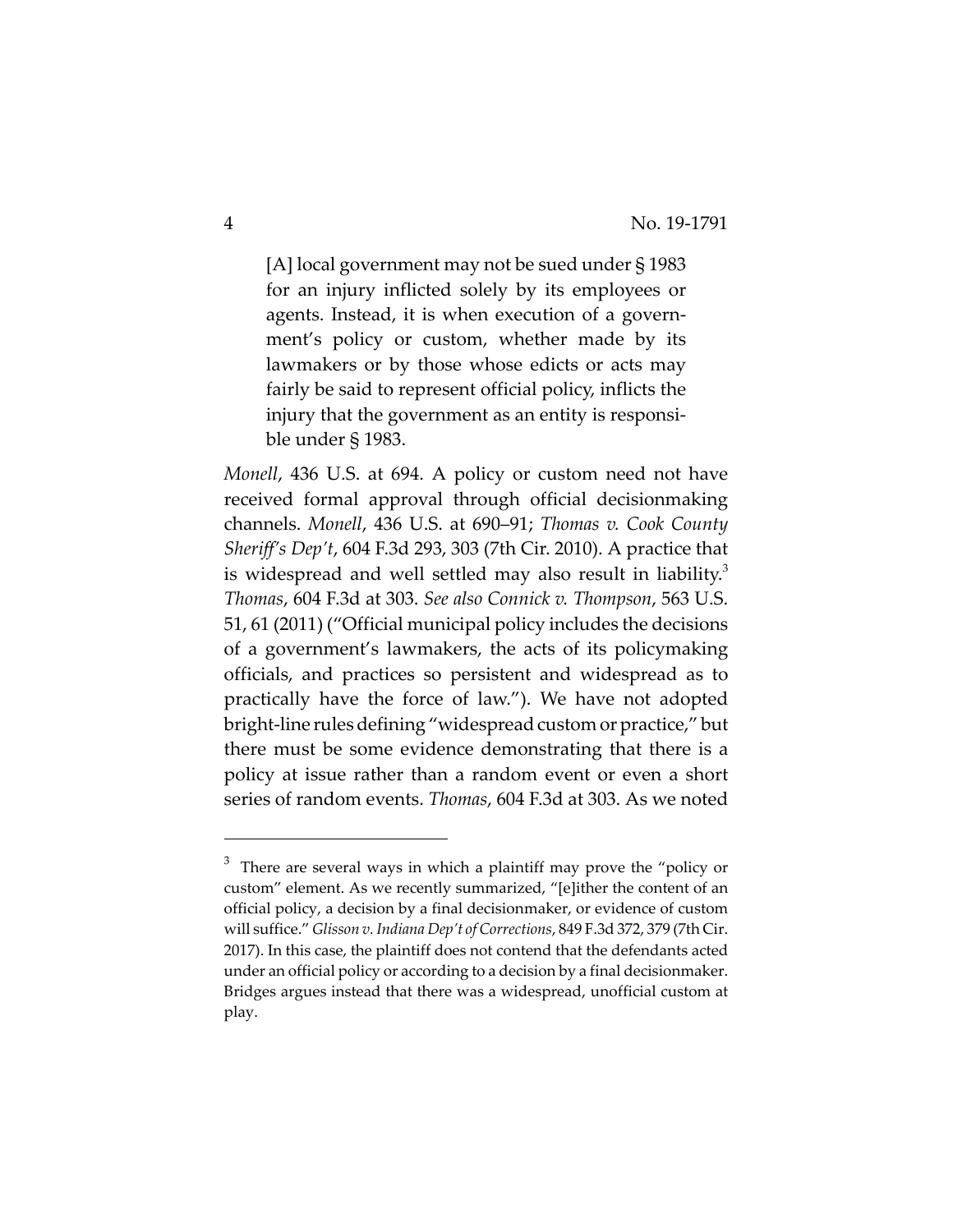in *Thomas*, we have rejected claims of widespread custom or practice in cases involving a single incident, or three incidents. 604 F.3d at 303–04. "It is not enough to demonstrate that policymakers could, or even should, have been aware of the unlawful activity because it occurred more than once. The plaintiff must introduce evidence demonstrating that the unlawful practice was so pervasive that acquiescence on the part of policymakers was apparent and amounted to a policy decision." *Phelan v. Cook County*, 463 F.3d 773, 790 (7th Cir. 2006), *overruled on other grounds by Ortiz v. Werner Enterprises, Inc.*, 834 F.3d 760 (7th Cir. 2016).

In the district court, Bridges relied on five inmate complaints over a seven-year period to demonstrate that the defendants had a widespread practice of refusing to honor lower bunk prescriptions. On appeal, Bridges relies on only three of those cases. Two of them settled without any admission of liability and the third was dismissed. Bridges nevertheless asserts that these lawsuits put the defendants on notice that lower bunk prescriptions were being ignored with enough frequency to constitute a widespread practice.

The district court assumed for the purposes of deciding the motion that the complaints initiating these lawsuits constituted admissible evidence.<sup>4</sup> But the court concluded that this

 $4$  Unverified complaints in other cases are simply out-of-court statements that are admissible only to the extent of any other out-of-court statements. *Cf. Beal v. Beller*, 847 F.3d 897, 901-02 (7th Cir. 2017) (a verified complaint is not just a pleading; it is also the equivalent of an affidavit for purposes of summary judgment because it contains factual allegations that if included (continued...)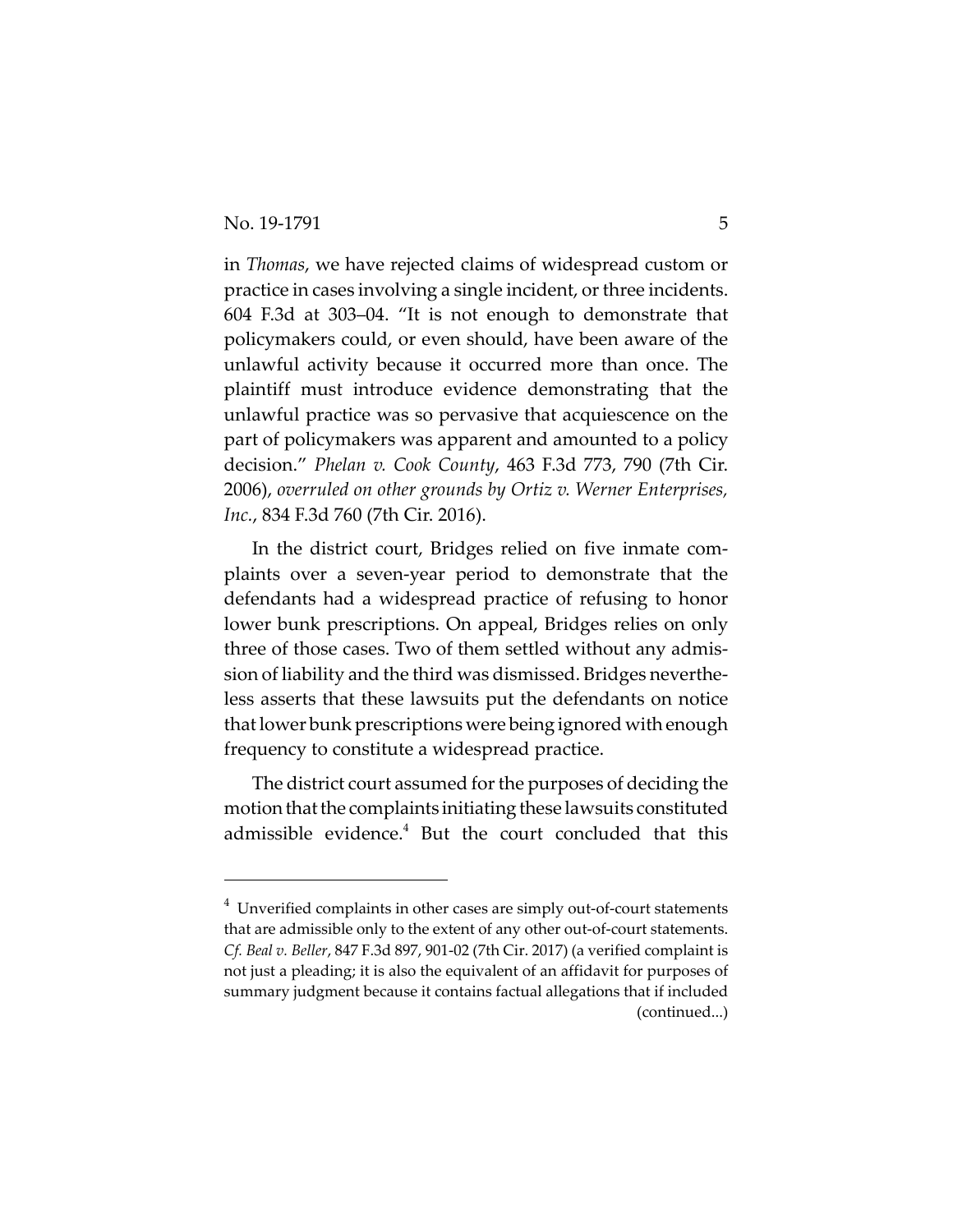evidence was inadequate to demonstrate that lower bunk prescriptions were being ignored so frequently that the defendants essentially acquiesced in the practice. The court also noted that Bridges had presented no evidence that would allow an inference that these incidents were anything other than isolated instances of possible misconduct or negligence on the part of individual employees. Nothing connected the incidents and they were not so common as to place the defendants on notice of a widespread practice. That was a sound analysis and the court correctly granted summary judgment in favor of the defendants. These incidents were so few and far between that they could not plausibly be described as "so persistent and widespread as to practically have the force of law." *Connick*, 563 U.S. at 61. *See also Grieveson v. Anderson*, 538 F.3d 763, 774 (7th Cir. 2008) (four incidents fail to meet the test of widespread unconstitutional practice that is so well settled that it constitutes a custom or usage with the force of law); *Estate of Moreland v. Dieter*, 395 F.3d 747, 760 (7th Cir. 2005) (three incidents do not amount to a widespread practice); *Gable v. City of Chicago*, 296 F.3d 531, 538 (7th Cir. 2002) (three

<sup>&</sup>lt;sup>4</sup> (...continued)

in an affidavit or deposition would be considered evidence); *Ford v. Wilson*, 90 F.3d 245, 246-47 (7th Cir. 1996) (same). Bridges argues that he is not citing the complaints for the truth of the allegations contained therein but rather to demonstrate that the defendants were on notice that jail personnel were ignoring valid prescriptions for lower bunks. At most, however, the complaints demonstrate that the defendants were aware that detainees had accused Department staff of ignoring lower bunk prescriptions. Without any evidence regarding the defendants' knowledge of the legitimacy of those complaints, the complaints do little to advance Bridges' argument.